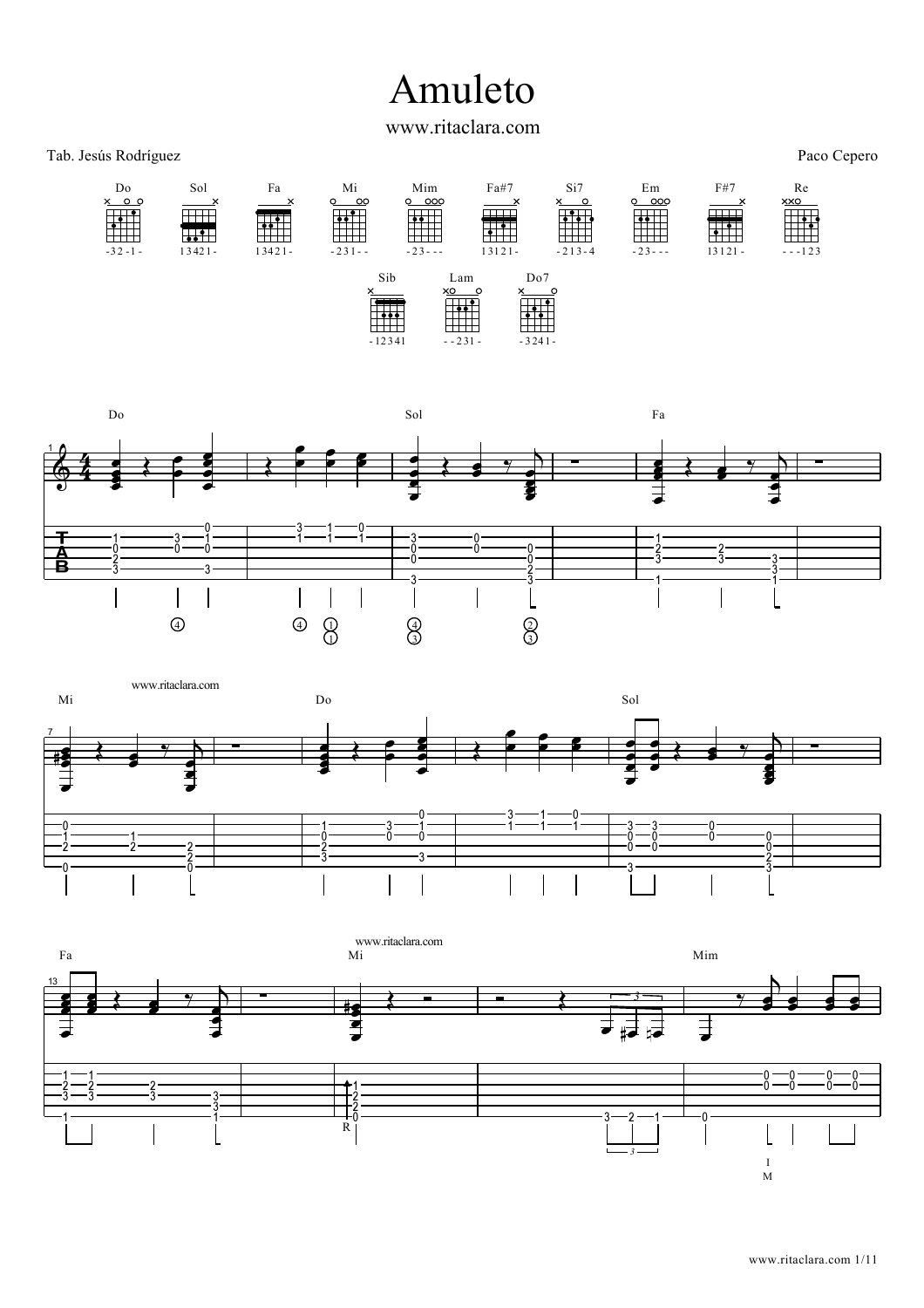





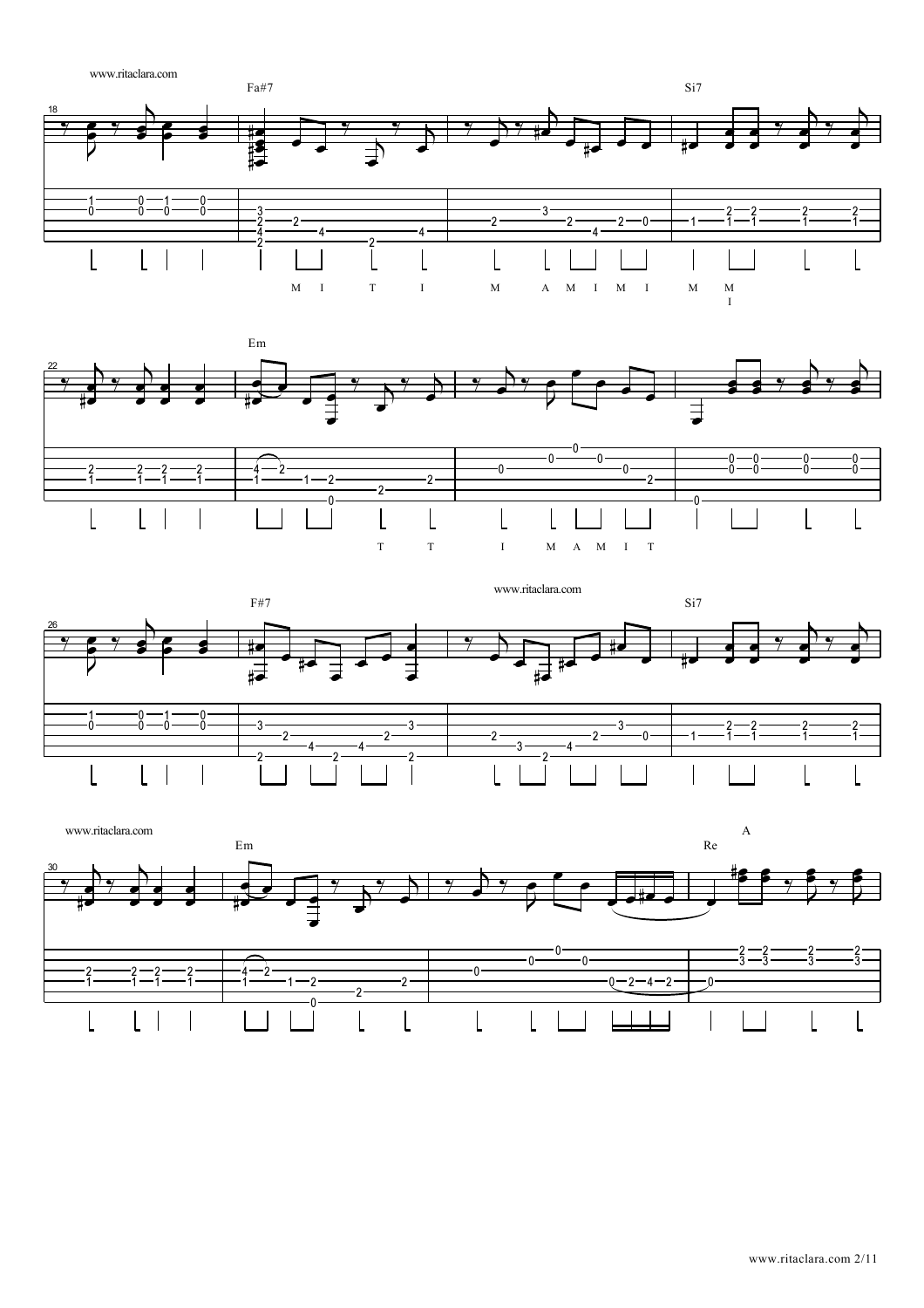





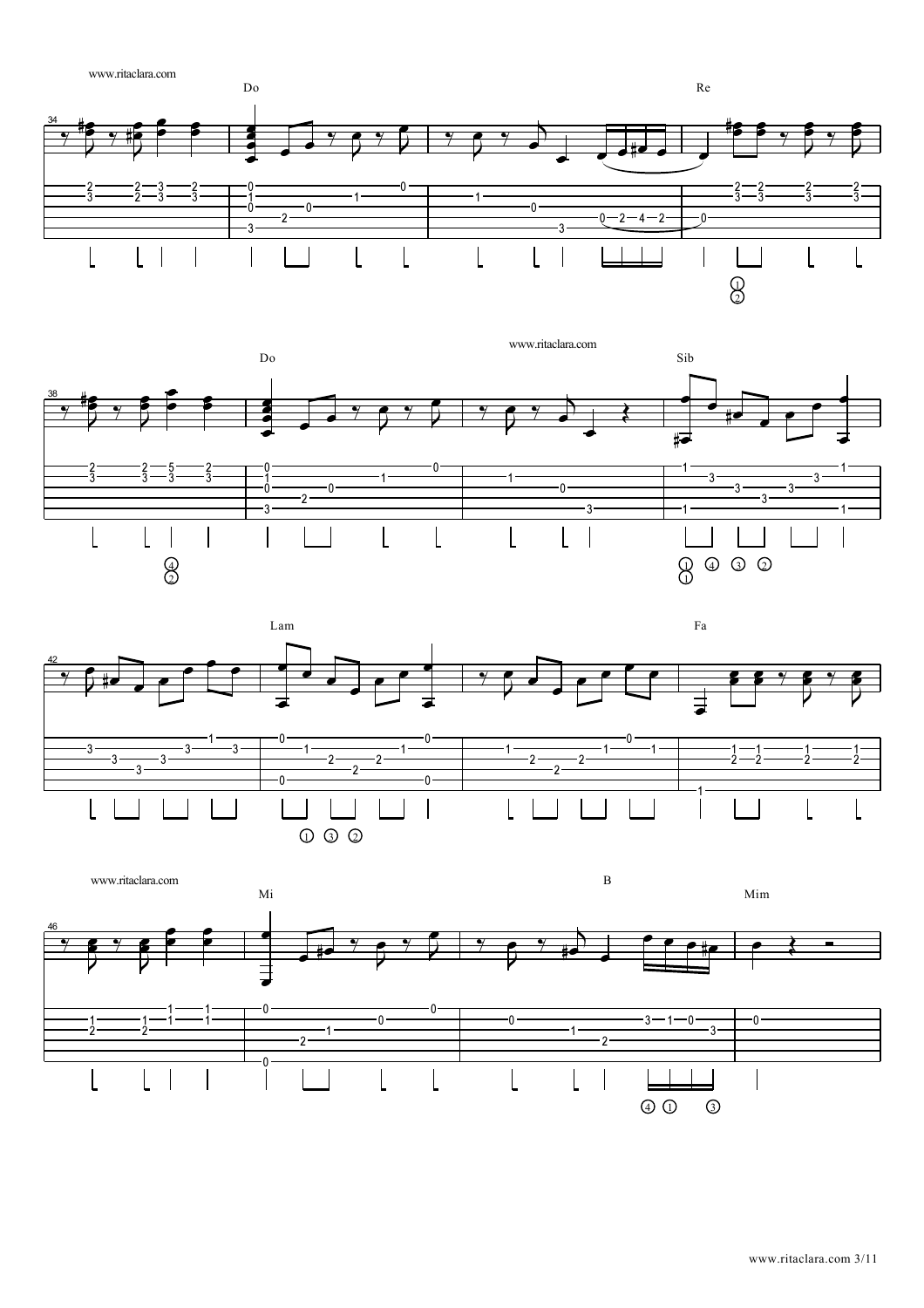





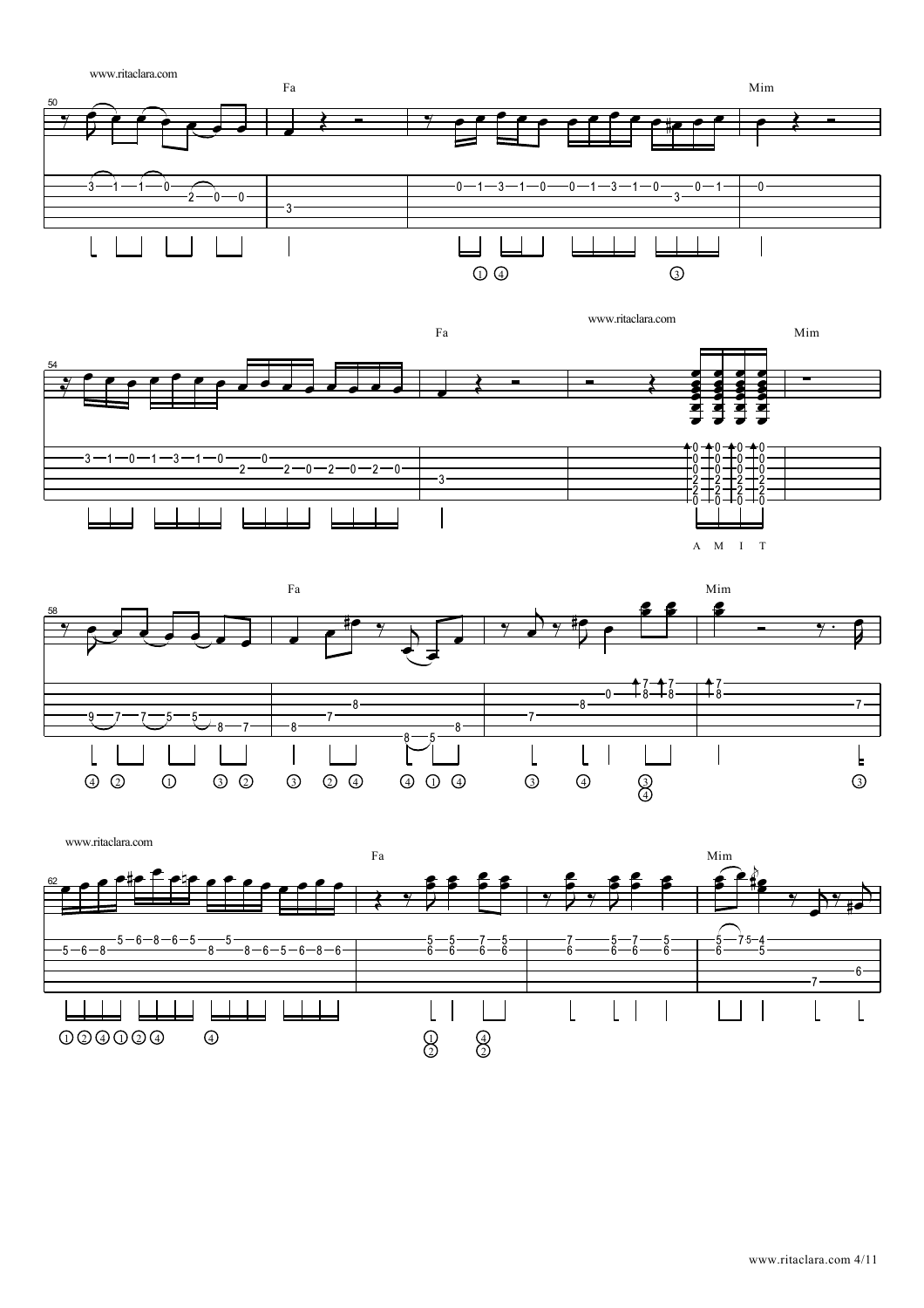





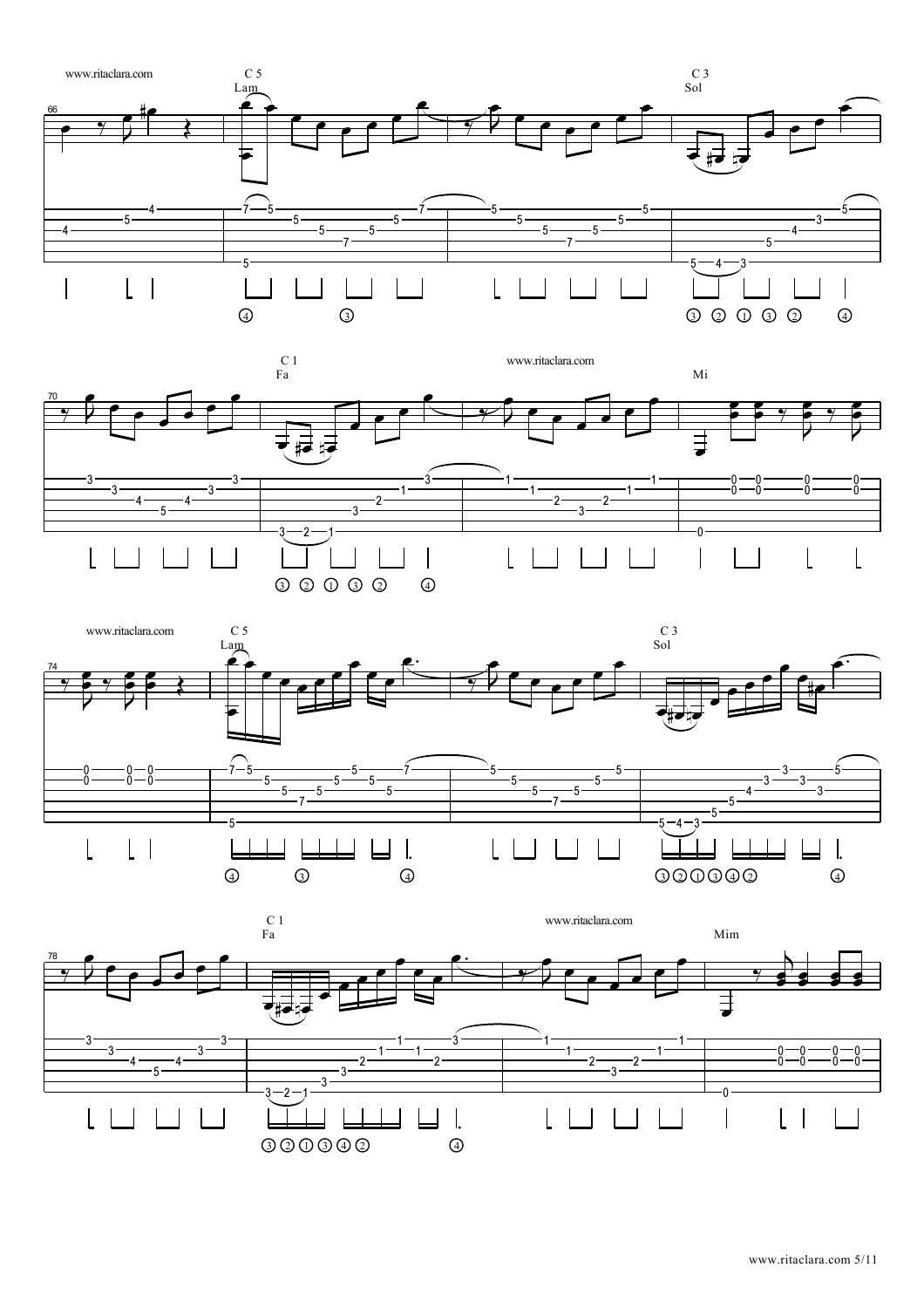





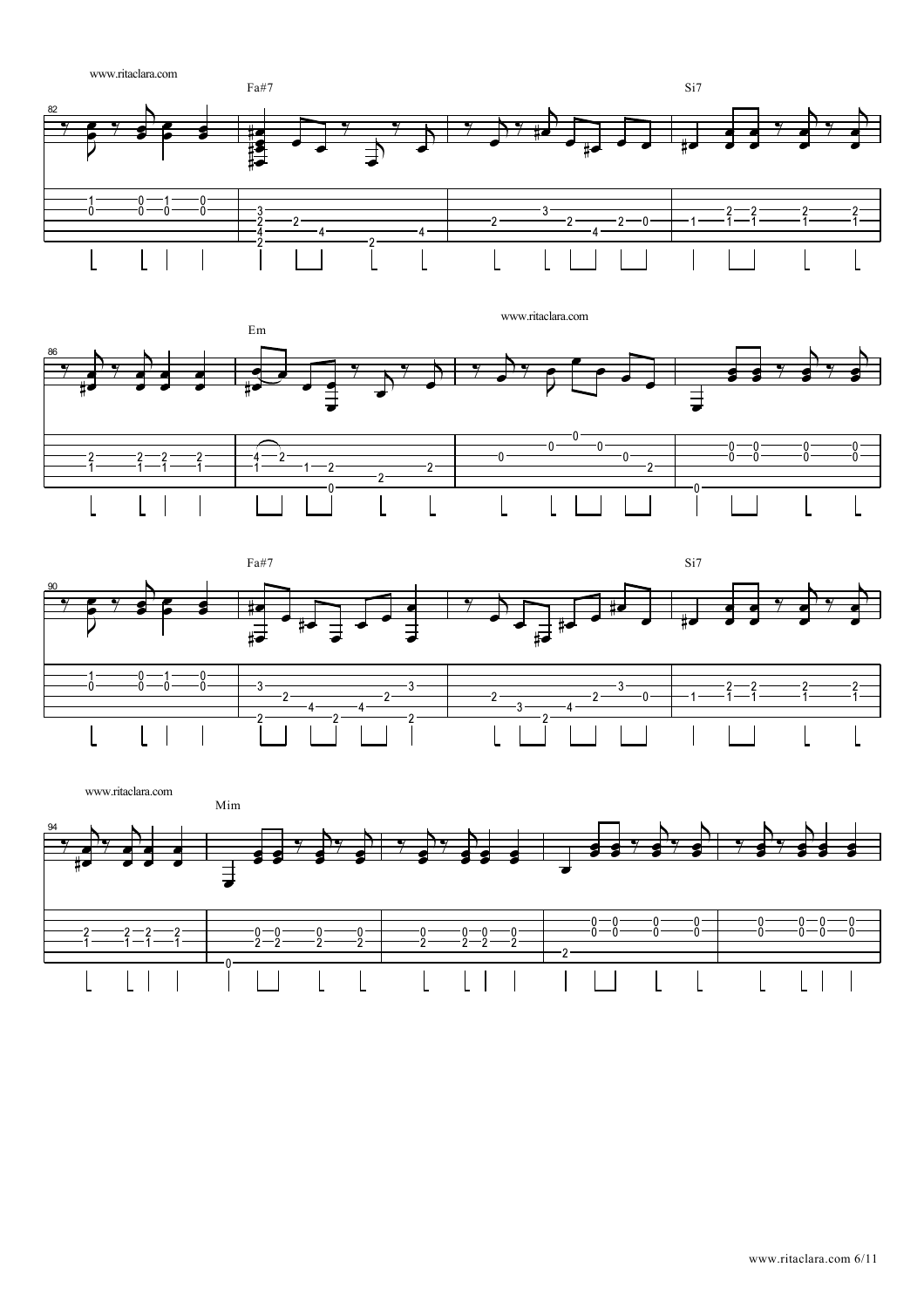www.ritaclara.com











www.ritaclara.com 7/11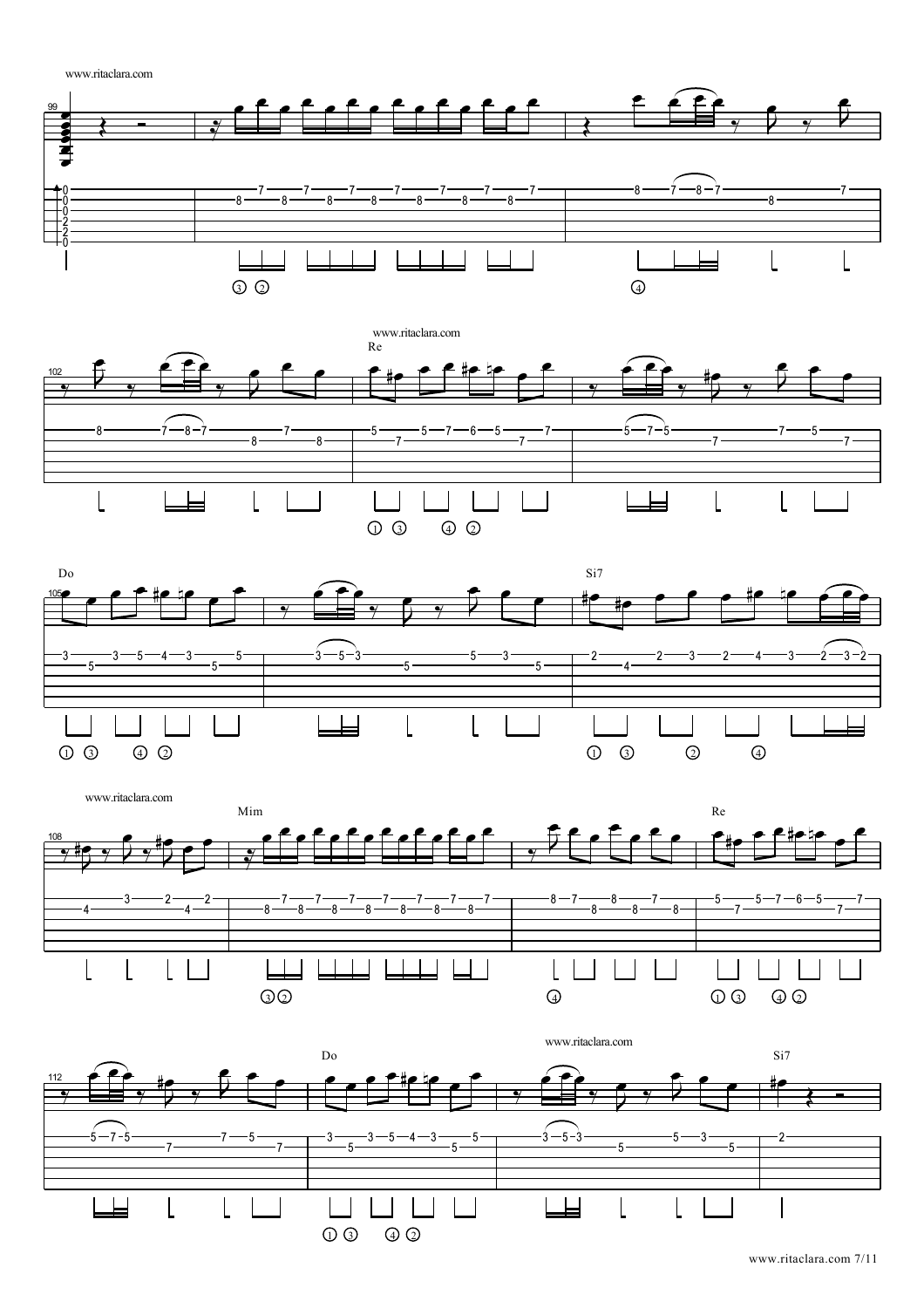![](_page_7_Figure_0.jpeg)

![](_page_7_Figure_1.jpeg)

![](_page_7_Figure_2.jpeg)

![](_page_7_Figure_3.jpeg)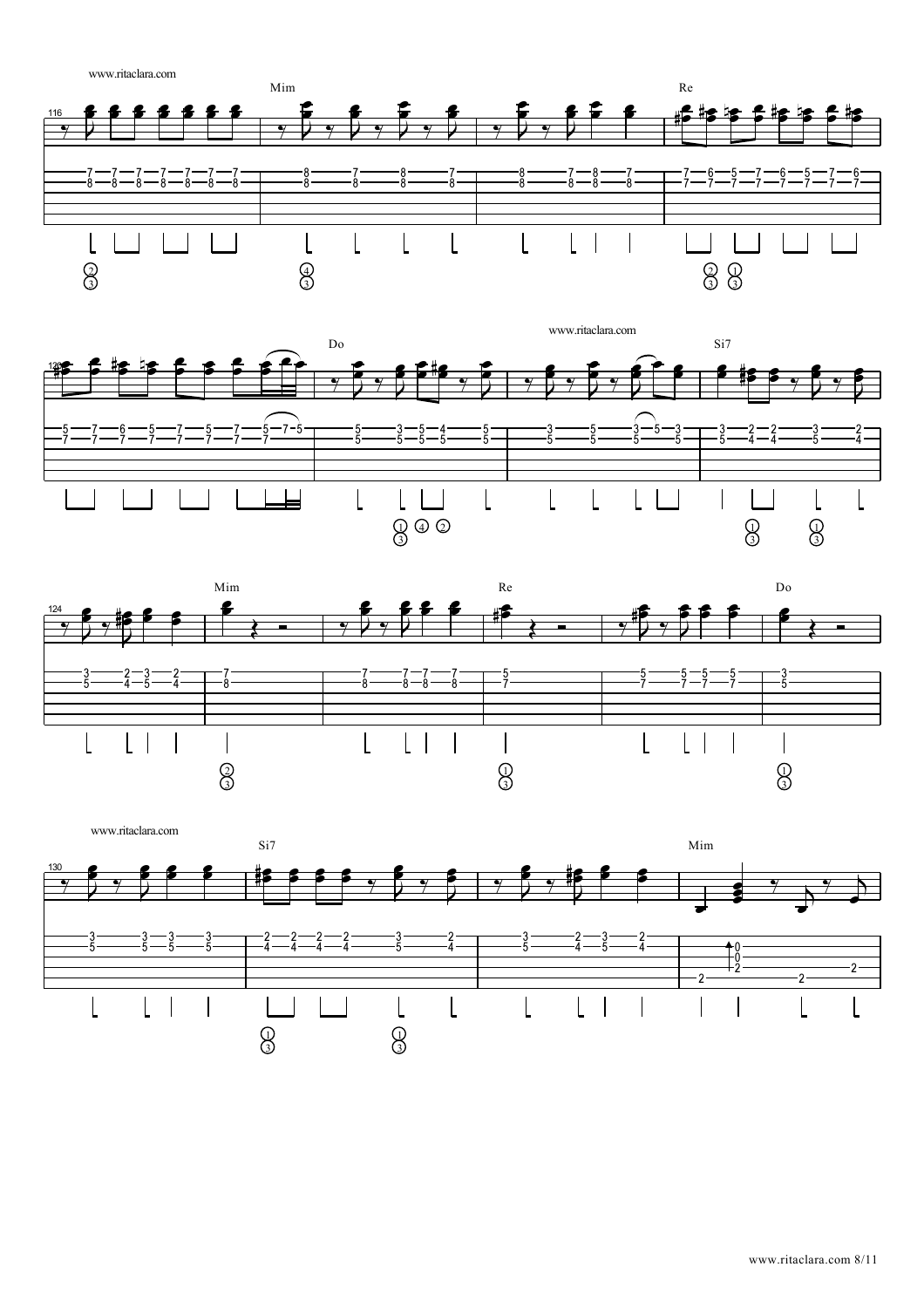![](_page_8_Figure_0.jpeg)

![](_page_8_Figure_1.jpeg)

![](_page_8_Figure_2.jpeg)

![](_page_8_Figure_3.jpeg)

www.ritaclara.com 9/11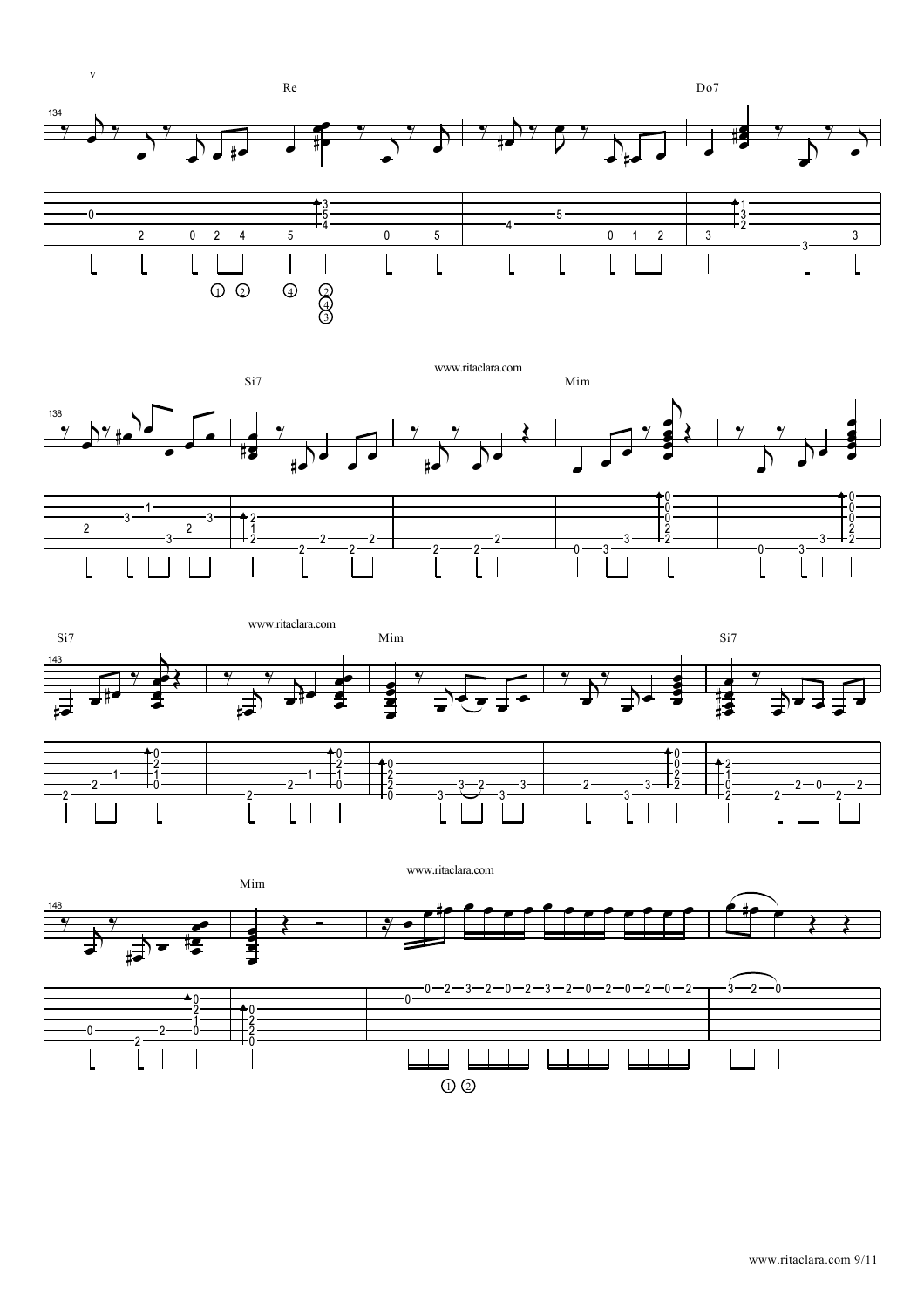![](_page_9_Figure_0.jpeg)

![](_page_9_Figure_1.jpeg)

![](_page_9_Figure_2.jpeg)

![](_page_9_Figure_3.jpeg)

![](_page_9_Figure_4.jpeg)